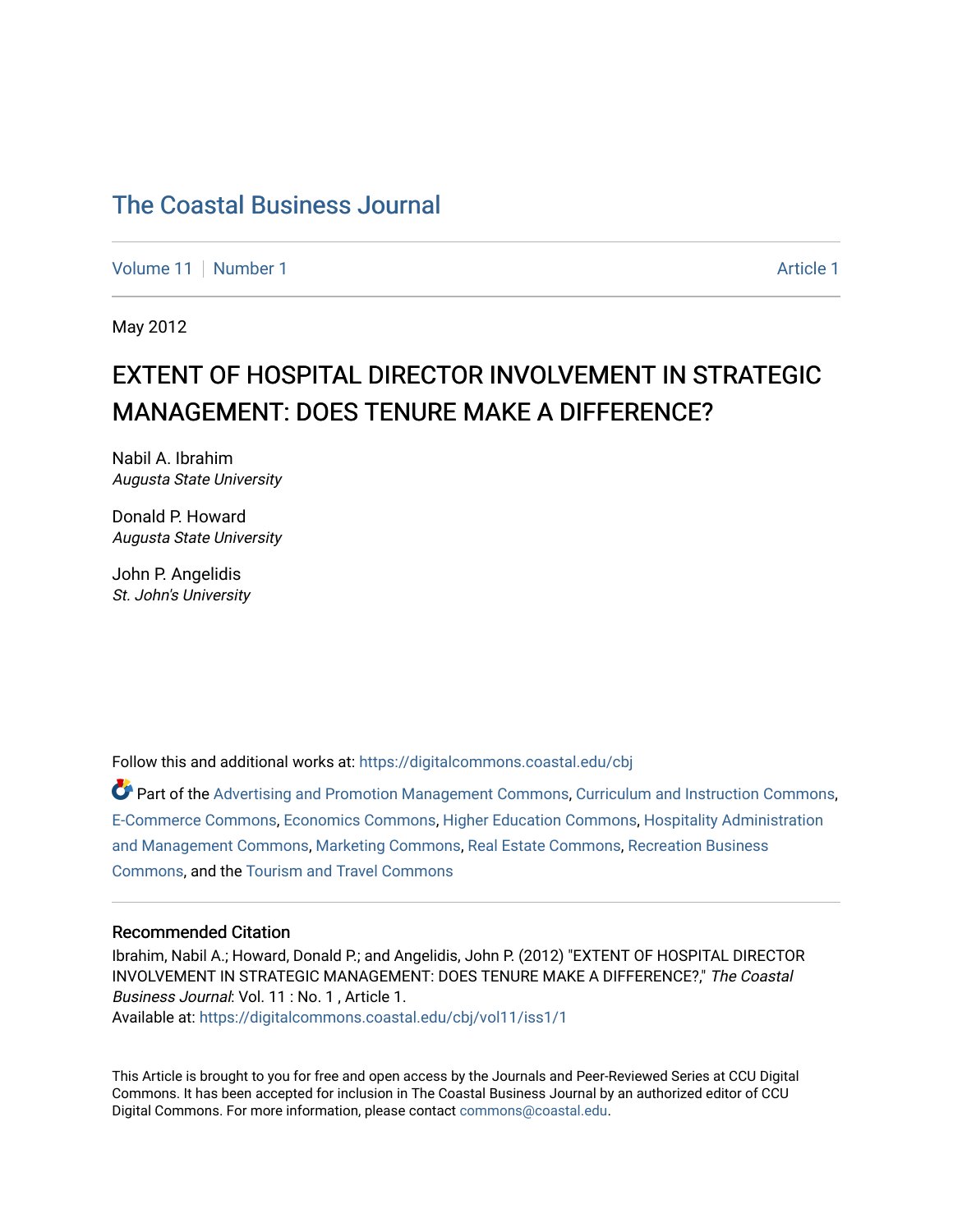*Spring 2012 Volume 11, Number 1*

### **EXTENT OF HOSPITAL DIRECTOR INVOLVEMENT IN STRATEGIC MANAGEMENT: DOES TENURE MAKE A DIFFERENCE?**

Nabil A. Ibrahim, Augusta State University, [nibrahim@aug.edu](mailto:nibrahim@aug.edu) Donald P. Howard, Augusta State University, [dhoward@aug.edu](mailto:dhoward@aug.edu) John P. Angelidis, St. John's University, [angelidj@stjohns.edu](mailto:angelidj@stjohns.edu)

### **ABSTRACT**

Of particular interest to researchers and practitioners is the impact of board members' composition and characteristics on corporate activities. With the exception of studies focusing on the gender of board members and the inside director-outside director dichotomy, much of the research tends to treat directors as a homogeneous group. This study seeks to determine whether a relationship exists between hospital directors' length of tenure and their degree of involvement in the strategic management process.

The results of a survey of 240 directors from twenty-one hospitals are analyzed. A MANOVA, followed by a series of ANOVAs revealed significant differences between the longand short-tenure directors. In most areas those with relatively short board tenure tend to be less engaged than their longer-tenured counterparts. The latter are more involved in developing strategic alternatives, providing advice and counsel in discussions outside of board/committee meetings, and setting standards for and evaluating the performance of the hospital and management. However, both groups have very limited involvement in setting standards for rewarding top management and evaluating their performance. Short-tenure directors are more concerned with the interests of major stakeholders and promoting their goodwill and support. Also, they are more actively involved in financial matters.

The results raise potentially important strategic dilemmas for hospitals and offer proponents of changes in board composition support for their normative suggestions. Longertenured members are not as concerned with financial matters as well as stakeholders' interests and support as their short-tenured counterparts. Also, although longer-tenured members were more active in setting standards for rewarding top management and assessing their performance, it is important to note the limited involvement of both groups. The results show a reluctance by both groups to set performance standards for top management and to formally evaluate their performance.

#### **INTRODUCTION**

Directors are ultimately responsible for supervising management's performance and ensuring that decisions are designed to maximize the value of the enterprise. They are expected to help shape corporate management by providing impartial, sound, and experienced advice. A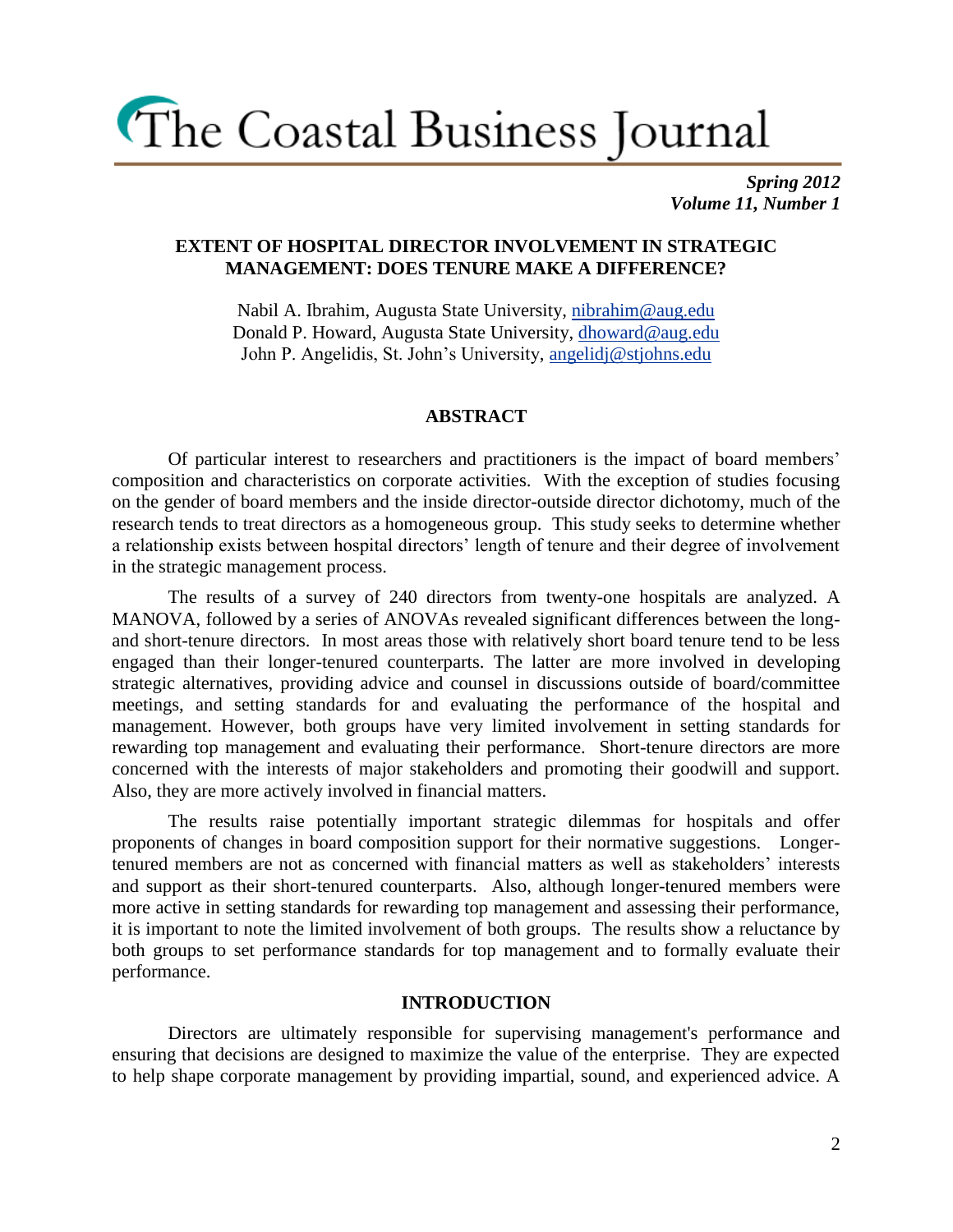### *Spring 2012 Volume 11, Number 1*

talented group of active directors is a strategic asset that businesses cannot afford to be without.

There is general agreement among organizational researchers, governance experts, and business executives that, traditionally, boards have engaged in the strategic process only to the extent that they legitimized proposals from corporate executives (Iacocca, 1984). However, in recent years, the extent to which board members are involved in the corporate strategic decision making process has become of major concern. This has sparked many research investigations. Of particular interest is the board's decision making processes (Forbes & Milliken, 1999), the structure of its committee membership (Kesner, 1988), its role in strategic management (Judge  $\&$ Zeithaml, 1992), and its impact on financial performance (Hillman & Dalziel, 2003), CEO succession (Ocasio, 1999), and social responsibility (Ibrahim & Angelidis, 1995).

### **CONCENPTUAL FRAMEWORK**

#### **Board Involvement**

To date, the board's multiple roles and duties have been the most-studied aspect among all board investigations. These studies identified several major responsibilities that capture directors' most significant functions. A list of some of these is presented in Table 1.

#### **\_\_\_\_\_\_\_\_\_\_\_\_\_\_\_\_\_\_\_\_\_\_\_\_\_\_\_\_\_\_\_\_\_\_\_\_\_\_\_\_\_\_\_\_\_\_\_\_\_\_\_\_\_\_\_\_\_\_\_\_\_\_\_\_\_\_\_\_\_\_\_\_\_\_\_\_\_\_ TABLE 1**

| <b>Author(s)</b>                             | Year | <b>Responsibilities</b>                                                                                                                                                                           |
|----------------------------------------------|------|---------------------------------------------------------------------------------------------------------------------------------------------------------------------------------------------------|
| Pfeffer and Salancik 1978 Advice and counsel |      | Oversight and control.                                                                                                                                                                            |
| Ong and Lee                                  | 2000 | Monitoring the actions of executives on behalf of shareholders                                                                                                                                    |
| Hillman and Dalziel                          | 2003 | Providing input, resources, and advice in formulating strategies                                                                                                                                  |
| Johnson et al.                               | 1996 | Establishing links with stakeholders<br>Participating in strategic planning                                                                                                                       |
| <b>Boulton</b>                               | 1978 | Reviewing overall board role and responsibilities<br>Reviewing operating variances and problem areas<br>Reviewing objectives and setting standards of performance<br>Reviewing business structure |

### **RESPONSIBILITIES OF BOARDS OF DIRECTORS**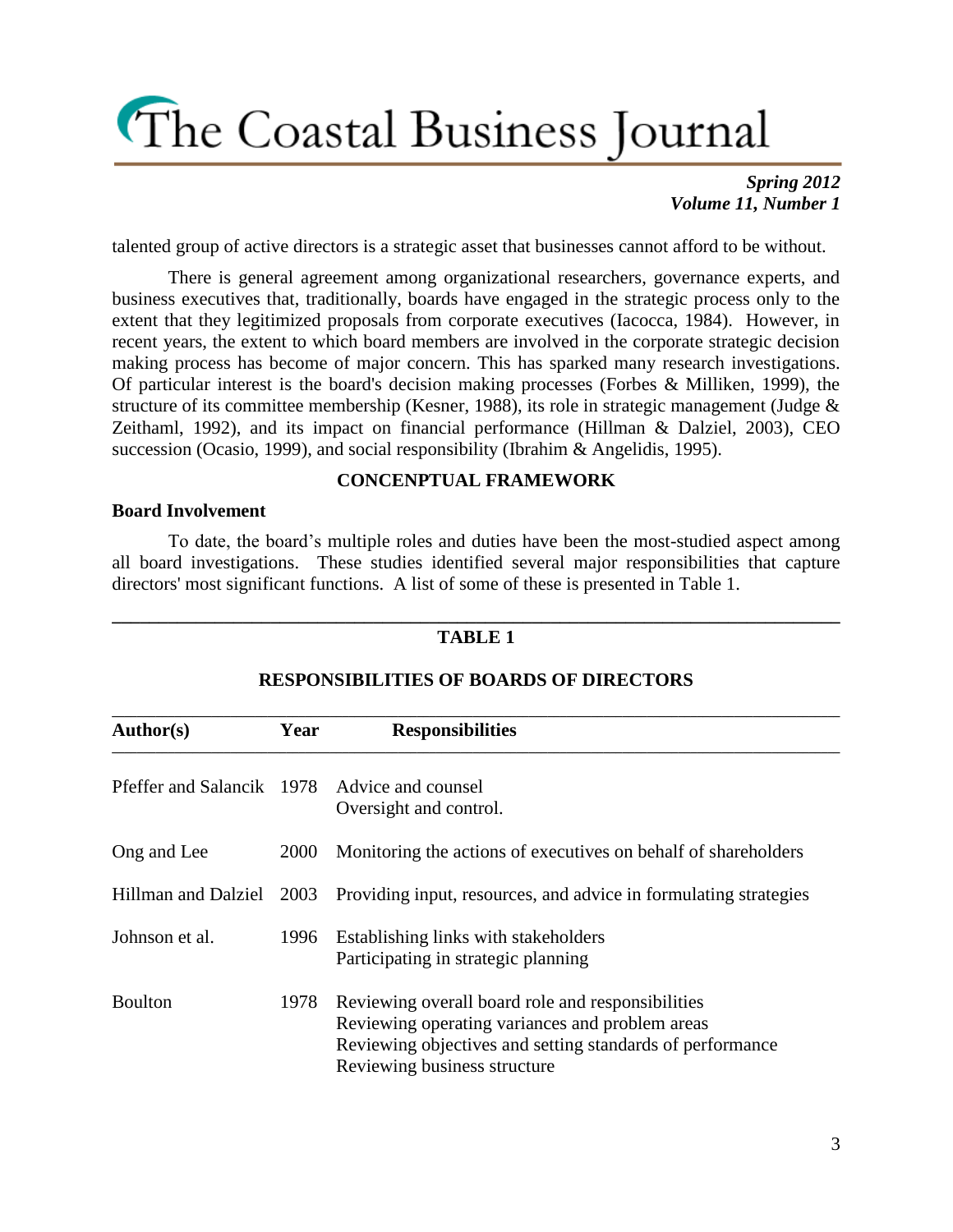*Spring 2012 Volume 11, Number 1*

Evaluating strategic and operating plans Reviewing standards for compensation and rewarding performance Ensuring the organization's human resource development Reviewing external trends Setting policies for corporate action

There is ample empirical evidence from organizations of many different kinds that there are levels of board involvement, which can be represented as continua. One particularly useful framework was developed three decades ago by Boulton (1978). He presented a model of the "evolving board" for evaluating the role of directors in corporate strategic management. He described the "changing of the board's role as ... a process of evolution in which the board moves beyond providing basic legitimacy for the corporation to ... playing an involved role" (pp. 828- 829). The model's significance is twofold. First, it views the board's level of involvement as a dynamic process in which a board may move from minimal participation to a critical contributor

\_\_\_\_\_\_\_\_\_\_\_\_\_\_\_\_\_\_\_\_\_\_\_\_\_\_\_\_\_\_\_\_\_\_\_\_\_\_\_\_\_\_\_\_\_\_\_\_\_\_\_\_\_\_\_\_\_\_\_\_\_\_\_\_\_\_\_\_\_\_\_\_\_\_\_\_\_\_

### **\_\_\_\_\_\_\_\_\_\_\_\_\_\_\_\_\_\_\_\_\_\_\_\_\_\_\_\_\_\_\_\_\_\_\_\_\_\_\_\_\_\_\_\_\_\_\_\_\_\_\_\_\_\_\_\_\_\_\_\_\_\_\_\_\_\_\_\_\_\_\_\_\_\_\_\_\_\_ TABLE 2**

| Author(s)<br><b>Purpose of Scale</b><br>Year |              |                                                                                                                                                                                                                                                                                                                                                                                                                                                                                                                 |  |  |  |
|----------------------------------------------|--------------|-----------------------------------------------------------------------------------------------------------------------------------------------------------------------------------------------------------------------------------------------------------------------------------------------------------------------------------------------------------------------------------------------------------------------------------------------------------------------------------------------------------------|--|--|--|
| Judge and<br>Zeithmal                        | 1992         | To measure board involvement in the formulation and evaluation<br>phases of the strategic decision-making process                                                                                                                                                                                                                                                                                                                                                                                               |  |  |  |
| Westphal<br><b>Blake</b>                     | 1999<br>1999 | To measure the degree to which directors:<br>monitor top management's strategic decision making<br>formally evaluate the performance of top executives<br>defer to the judgment of top managers on final strategic decisions<br>develop performance objectives<br>require information showing progress against corporate objectives<br>analyze financial information for important issues and trends<br>analyze budget allocation against performance<br>review company performance against the strategic plan. |  |  |  |
| Westphal,<br>Dulewicz et al.                 | 1999<br>1995 | To measure the extent to which:<br>top executives solicit board assistance in strategy formulation<br>outside directors serve as a sounding board on strategic issues<br>directors provide advice and counsel outside of board and                                                                                                                                                                                                                                                                              |  |  |  |

### **SCALES MEASURING BOARD INVOLVEMENT**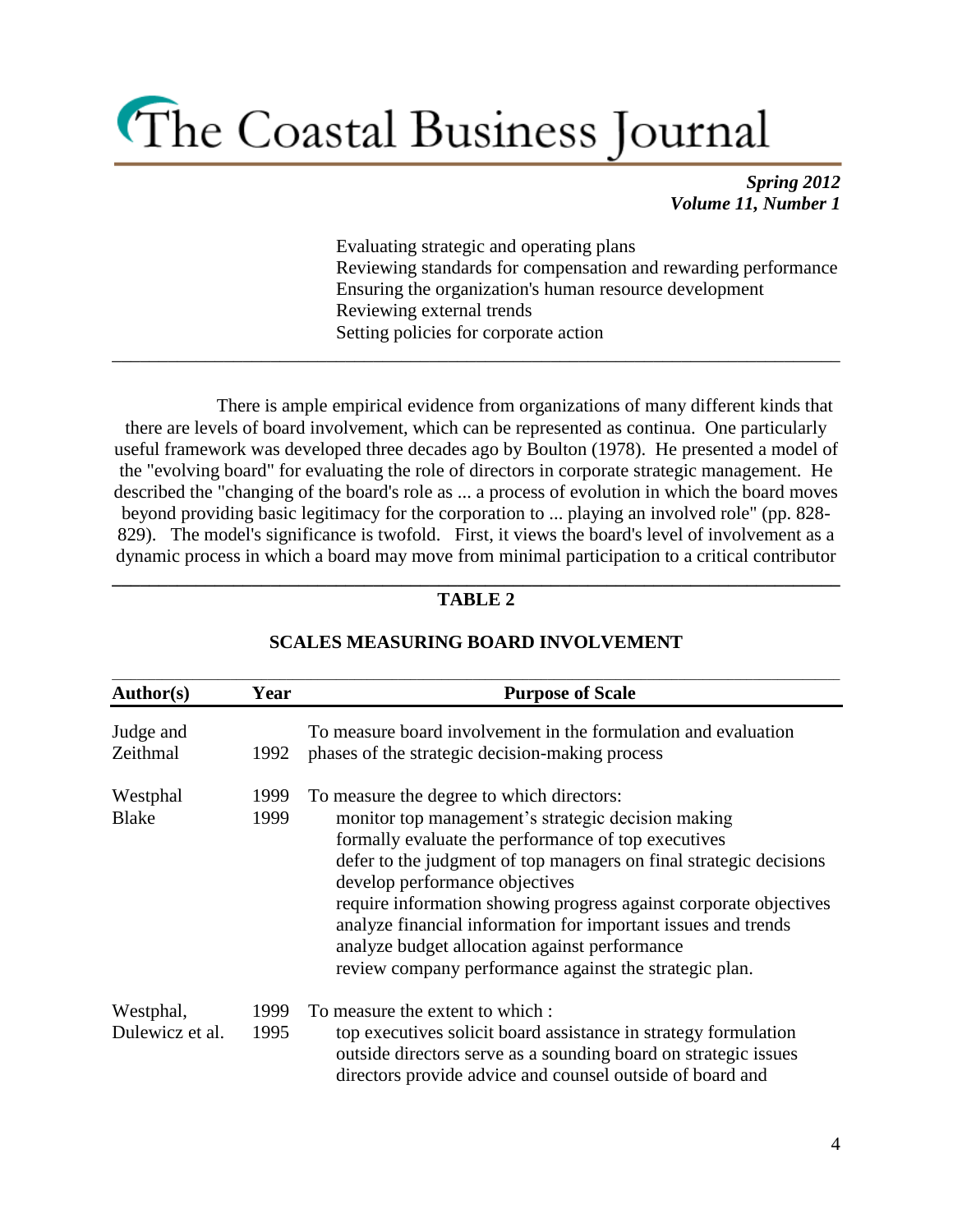*Spring 2012 Volume 11, Number 1*

|                       |              | committee meetings<br>the board takes into account stakeholders' legitimate interests<br>the board ensures that communications with stakeholders are<br>effective<br>the board promotes the goodwill and support of relevant<br>stakeholders                                                                                                                                                                                                                                            |
|-----------------------|--------------|-----------------------------------------------------------------------------------------------------------------------------------------------------------------------------------------------------------------------------------------------------------------------------------------------------------------------------------------------------------------------------------------------------------------------------------------------------------------------------------------|
| Zahra<br><b>Blake</b> | 1990<br>1999 | To measure the degree to which the board:<br>articulates a company mission<br>analyzes the internal and external environments<br>identifies a strategic plan<br>develops strategic options and selects a final strategy<br>is involved in the strategic planning process<br>communicates the company's strategic direction throughout the<br>company<br>receives plans for the implementation of strategy from the CEO<br>benchmarks the strategic plan with industry comparative data. |

in the strategic process. Second, the model provides a theoretical framework for determining the extent of board involvement in strategy making by identifying a number of categories of director involvement. Another valuable contribution for evaluating the role of the board of directors in corporate strategic management was developed by Wheelen and Hunger (2008). A board can be characterized as being at a specific point on a continuum depending upon its degree of involvement in strategic affairs. Accordingly, "boards can range from phantom boards with no real involvement to catalyst boards with a very high degree of involvement" (p. 28).

Writers have offered a variety of scales for determining the extent of board participation in strategic decisions. Table 2 shows these scales and the areas they purport to measure. In addition, a number of writers have examined the degree of board involvement in these decisions. Unfortunately, when viewed as a whole, the results are mixed and inconclusive, thus limiting the number of definitive conclusions that can be drawn. Some have found that executives are resisting increased board involvement in the strategic process. Other evidence suggests that board members are reacting to various external pressures with active participation. Table 3 shows a list of the key studies.

### **Board Characteristics and Composition**

The boards of many types of organizations have been examined from a wide variety of perspectives. Almost three decades ago a number of writers expressed the need to study the profiles of corporate upper echelons in order to understand an organization's strategic processes. They asserted that strategic decisions reflect the background of the organization's most powerful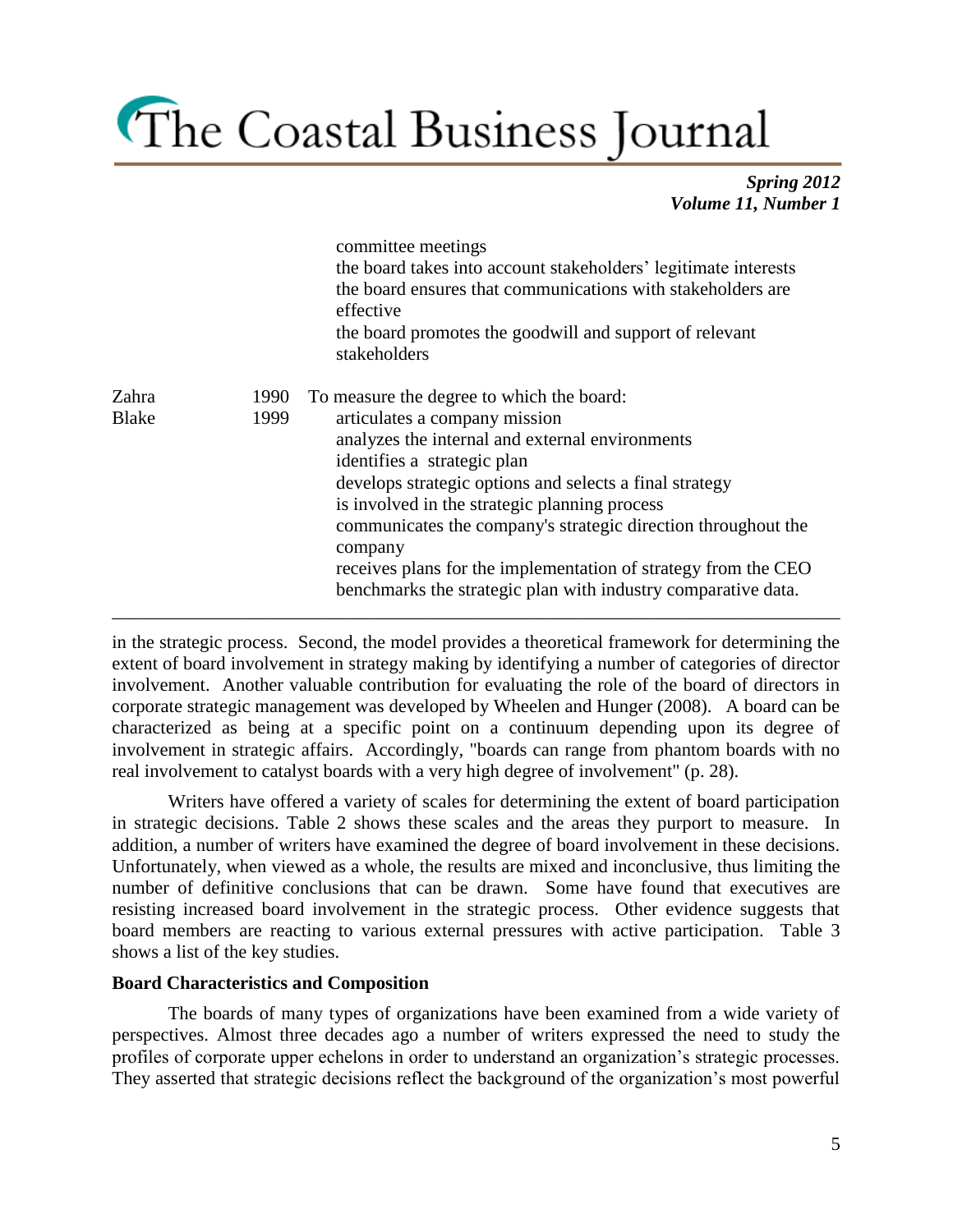*Spring 2012 Volume 11, Number 1*

executives and decision makers, and what the organization does could be explained, at least in part, by their profile. In their seminal work on Upper Echelon theory, Hambrick and Mason (1984) articulated an ambitious research agenda by proposing a number of hypotheses for testing the relationship between strategic choice and certain demographic characteristics of key decision makers. Demographic composition offers the advantage of being objective and testable. By virtue of their position, organizational leaders are more capable of perceiving and understanding relevant environmental trends and communicating them to the rest of the organization.

Consistent with this view, one important line of research has been devoted to an examination of one segment of the firm's upper echelon - its board of directors. Of particular interest is the impact of the board's composition and characteristics on corporate activities. However, with the exception of studies focusing on the gender of board members and the inside director-outside director dichotomy, much of the research tends to treat directors as a homogeneous group.

### **Hospital Directors**

One segment of the literature on directors has been devoted to the study of hospital governing boards. Table 4 presents some of the key studies. These investigations have been instrumental in focusing attention on the composition and characteristics of hospital boards. One area which has remained relatively unexplored is the relationship between board members' organizational tenure and the extent of their involvement in corporate strategy. Tenure is different from other attributes such as sex, race, or age because it is affected by personal choices; one can elect to remain in an organization or leave it. It "is usually taken to mean time of continuous service with a single organization" (Lovett & Cole, 2003, p. 4).

To date very little is known regarding the extent of similarities and differences between longand short-tenured directors regarding their involvement in strategic issues. The present study was designed to investigate this issue. Specifically, its purpose is to determine whether a

| <b>TABLE 3</b>                                    |      |                                                                      |  |  |  |  |  |  |
|---------------------------------------------------|------|----------------------------------------------------------------------|--|--|--|--|--|--|
| <b>BOARD PARTICIPATION IN STRATEGIC DECISIONS</b> |      |                                                                      |  |  |  |  |  |  |
| <b>Author(s)</b>                                  | Year | <b>Findings</b>                                                      |  |  |  |  |  |  |
|                                                   |      | A. Studies Showing Minimal Board Participation                       |  |  |  |  |  |  |
| Whisler                                           | 1984 | "Rules of the game" is to minimize participation in setting strategy |  |  |  |  |  |  |
| Mace                                              | 1986 | Boards do not participate in strategic decisions unless faced with a |  |  |  |  |  |  |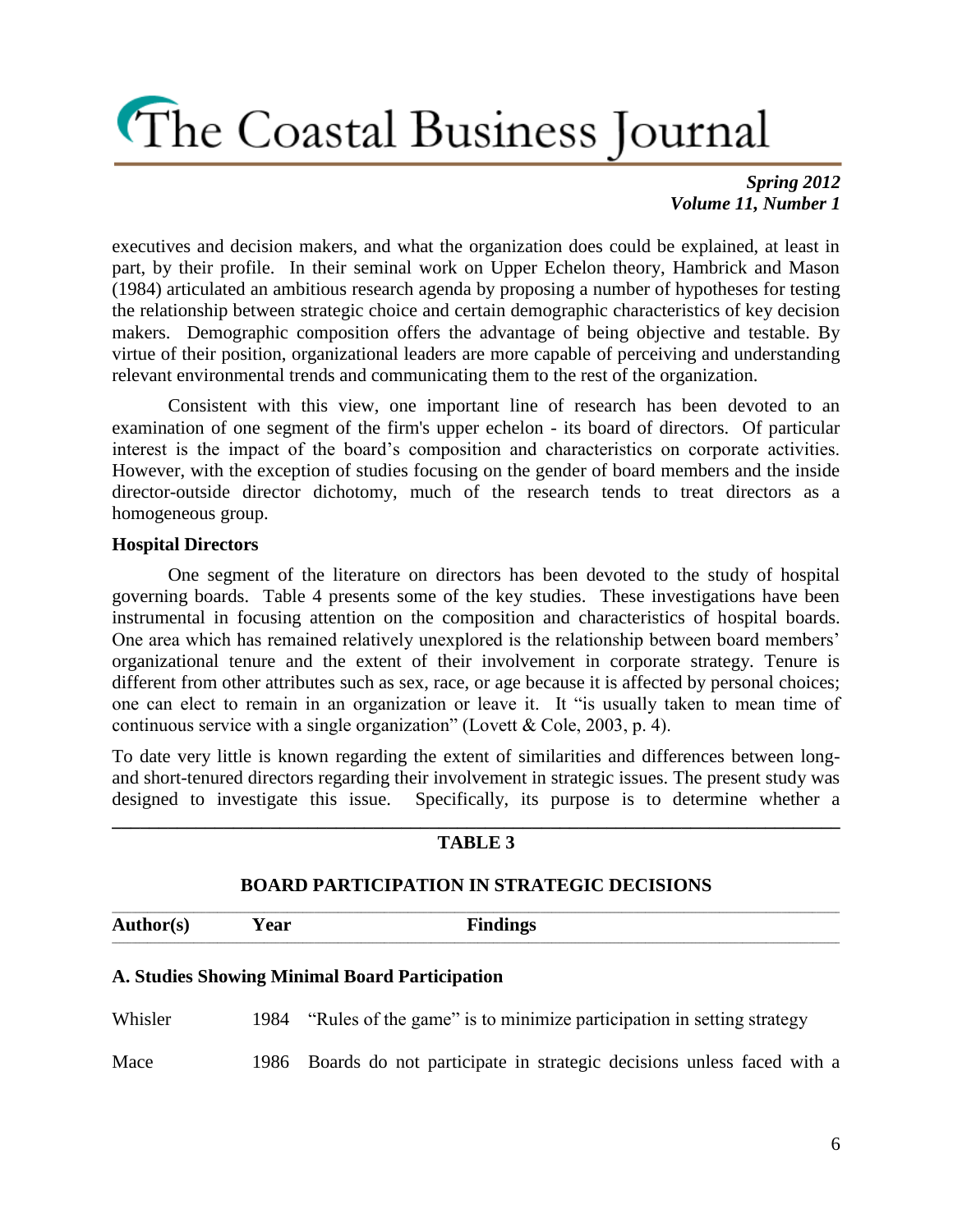*Spring 2012 Volume 11, Number 1*

#### crisis

|                               |       | Patton and Baker 1987 Members are reluctant to "rock the boat" and get involved                                                                                                                                                             |  |  |  |  |
|-------------------------------|-------|---------------------------------------------------------------------------------------------------------------------------------------------------------------------------------------------------------------------------------------------|--|--|--|--|
| Lorsch                        | 1989. | Directors want to increase their involvement but are reluctant to do so.                                                                                                                                                                    |  |  |  |  |
| Judge and<br>Zeithaml         | 1992  | The great majority of boards are not actively working with<br>management to develop strategic action.                                                                                                                                       |  |  |  |  |
|                               |       | Daily and Dalton 1995 Norms of reciprocity: Board appointments confer prestige and status,<br>financial rewards and various perquisites. Members feel socially<br>obligated to support the CEO and minimize any meaningful<br>participation |  |  |  |  |
| <b>Wall Street</b><br>Journal | 1996  | Social ties between top managers and outside directors tend to be<br>be "chummy" or even "collusive" thus diminishing board effectiveness                                                                                                   |  |  |  |  |
|                               |       |                                                                                                                                                                                                                                             |  |  |  |  |

### **B. Studies Showing Active Board Participation**

| Worthy and<br>Neuschel           | 1984 | A major increase has taken place in the duties, power, and<br>responsibilities of corporate boards                                              |  |  |  |
|----------------------------------|------|-------------------------------------------------------------------------------------------------------------------------------------------------|--|--|--|
| Westphal                         | 1999 | Social ties between the CEO and the board encourage collaboration<br>between top managers and outside directors in strategic decision<br>making |  |  |  |
| Heidrick and<br><b>Struggles</b> | 1990 | Board members are increasingly involved in determining and<br>monitoring the strategic directions of the organization.                          |  |  |  |
| Dobrzynski                       | 1989 | "Quietly, many boards are asserting themselves - redirecting strategy<br>here, vetoing an investment there" (p. 66).                            |  |  |  |

relationship exists between hospital directors' length of tenure and their degree of involvement in the strategic management process.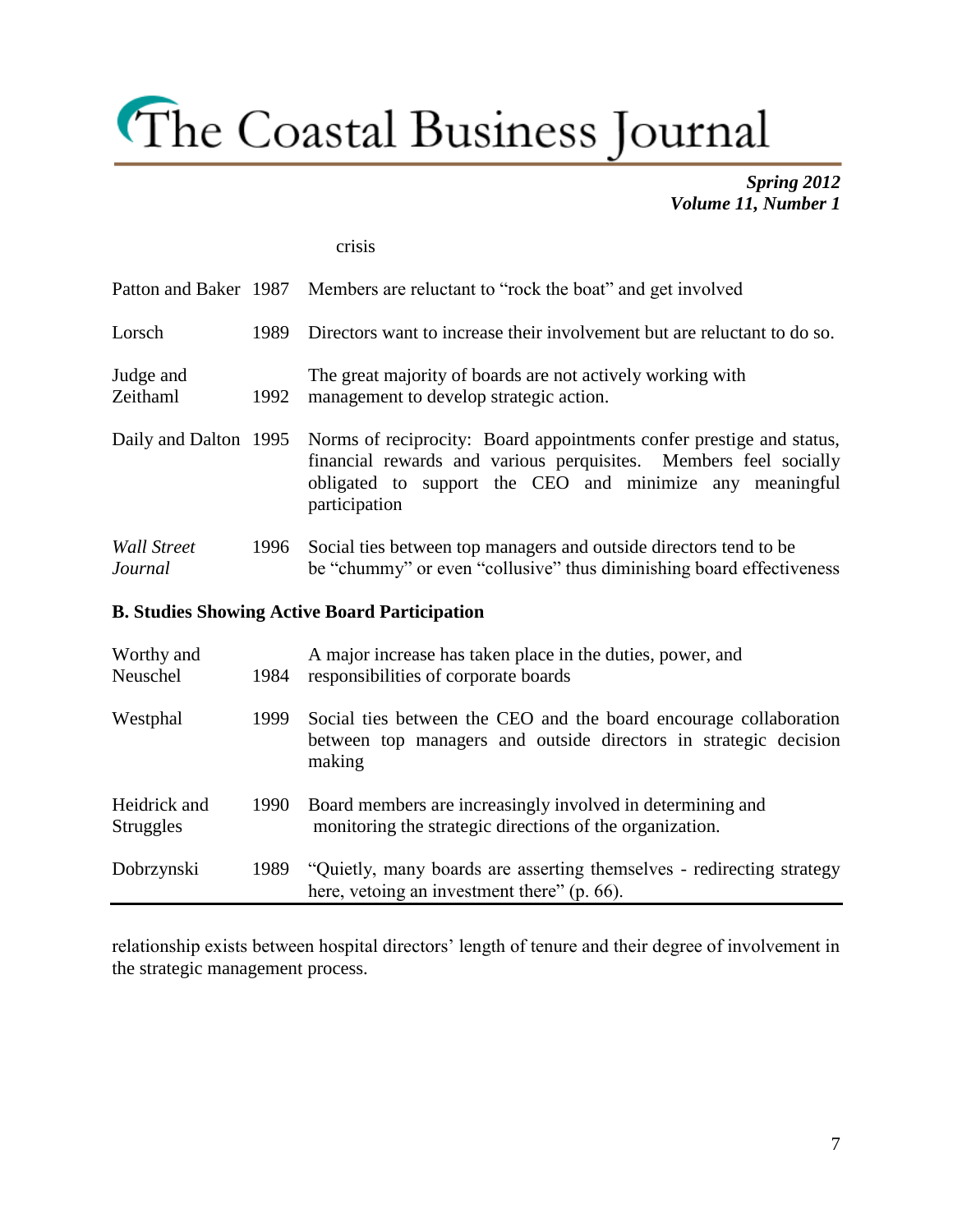*Spring 2012 Volume 11, Number 1*

### **\_\_\_\_\_\_\_\_\_\_\_\_\_\_\_\_\_\_\_\_\_\_\_\_\_\_\_\_\_\_\_\_\_\_\_\_\_\_\_\_\_\_\_\_\_\_\_\_\_\_\_\_\_\_\_\_\_\_\_\_\_\_\_\_\_\_\_\_\_\_\_\_\_\_\_\_\_\_ TABLE 4 \_\_\_\_\_\_\_\_\_\_\_\_\_\_\_\_\_\_\_\_\_\_\_\_\_\_\_\_\_\_\_\_\_\_\_\_\_\_\_\_\_\_\_\_\_\_\_\_\_\_\_\_\_\_\_\_\_\_\_\_\_\_\_\_\_\_\_\_\_\_\_\_\_\_\_\_\_\_**

### **STUDIES OF HOSPITAL GOVERNING BOARDS**

**\_\_\_\_\_\_\_\_\_\_\_\_\_\_\_\_\_\_\_\_\_\_\_\_\_\_\_\_\_\_\_\_\_\_\_\_\_\_\_\_\_\_\_\_\_\_\_\_\_\_\_\_\_\_\_\_\_\_\_\_\_\_\_\_\_\_\_\_\_\_\_\_\_\_\_\_\_\_\_\_\_\_\_\_\_\_\_\_\_\_\_\_\_\_\_\_\_\_\_\_\_\_\_\_\_\_\_\_\_\_\_\_\_\_\_\_\_**

| <b>Author(s)</b>                      |              |                                           | <b>Focus</b> | <b>Findings</b>                                                                                                                                                                                        |
|---------------------------------------|--------------|-------------------------------------------|--------------|--------------------------------------------------------------------------------------------------------------------------------------------------------------------------------------------------------|
| Witt                                  | 1993         | Board training<br>policies                |              | Most hospitals did not have any policies for training<br>and developing board members. Most directors did<br>not have any board experience in large organizations                                      |
| Molinari et al.                       | 1992         | Board training<br>programs                |              | Boards whose members attended training programs<br>were better informed about management issues and<br>changes in the external environment, and were<br>associated with improved financial performance |
| Molinari et al.                       | 1997         | Relationship<br>with CEO                  |              | CEO participation on boards was associated with<br>enhanced hospital financial performance                                                                                                             |
| Gardner                               | 1992         | Board<br>composition                      |              | The importance of including nurses in hospital boards<br>because they have a health care background                                                                                                    |
| Goes and Zhan 1995                    |              | Board<br>composition                      |              | Physician membership on boards was associated with<br>higher operating margins and occupancy                                                                                                           |
| Molinari et al.<br>Delbeq and<br>Gill | 1993<br>1988 | Board<br>composition                      |              | A high proportion of directors with business-related<br>occupations provided boards with up-to-date opera-<br>tional information and financial and strategic expertise                                 |
| Gautam and<br>Goodstein               | 1996         | Board<br>composition                      |              | Boards with a higher proportion of insiders and<br>business directors made more changes in their mix of<br>services in response to legislative reform                                                  |
| Ibrahim et al.                        | 2000         | Social respon-<br>siveness<br>orientation |              | Compared to those with a healthcare background,<br>directors who did not have such a background were<br>more concerned with economic and legal issues                                                  |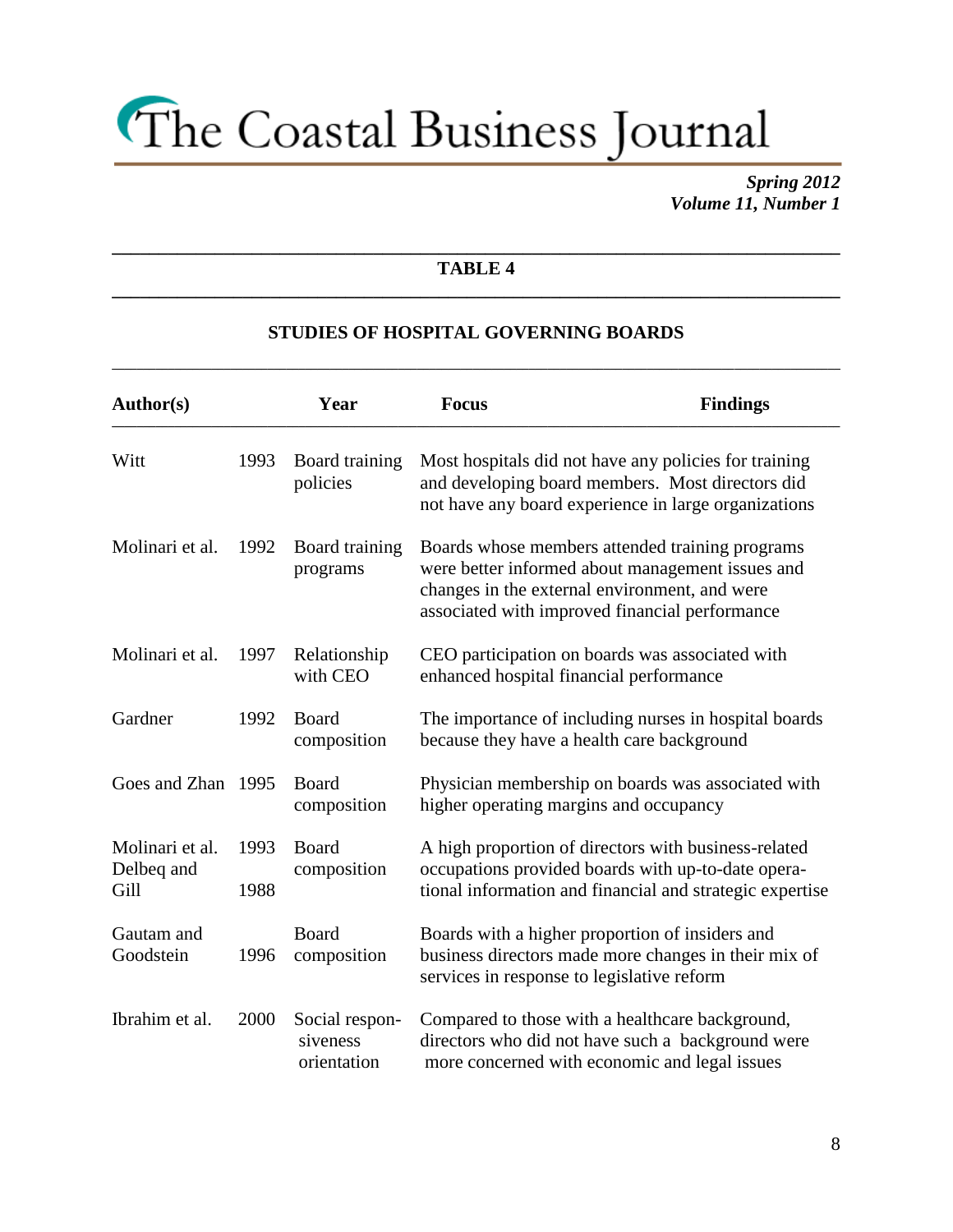*Spring 2012 Volume 11, Number 1*

#### **METHODS**

\_\_\_\_\_\_\_\_\_\_\_\_\_\_\_\_\_\_\_\_\_\_\_\_\_\_\_\_\_\_\_\_\_\_\_\_\_\_\_\_\_\_\_\_\_\_\_\_\_\_\_\_\_\_\_\_\_\_\_\_\_\_\_\_\_\_\_\_\_\_\_\_\_\_\_\_\_\_

A total of 291 directors from twenty-one hospitals in six southeastern and three northeastern states were asked to participate in the study. The survey questionnaires were completed immediately following a regularly scheduled board meeting. Two hundred-and-fiftyone responses were received (86.3% response rate). Interestingly, the response rate from each hospital was in the 81-to-89 percent range. On the average, the hospitals had 409 set-up-andstaffed beds.

In addition to several demographic items, each participant's level of involvement was based on an adaptation of studies involving hospital boards and other previous research (Boulton, 1978; Patton & Baker, 1987; Judge & Zeithaml, 1992; Westphal, 1999; Blake, 1999; Zahra, 1990; Dulewitz et al., 1995). A seventeen-item scale was constructed to measure the extent of a board member's participation in corporate strategic management. They were framed to address the following areas: Broad cross-functional strategic matters, overall hospital performance, performance of top executives, and internal and external issues. Responses were made on a fourpoint scale on which the higher the number the greater the perceived involvement.

#### **FINDINGS**

The respondents were predominantly male (77%) and white (86%) with an average age of 54 years. The mean number of years they had served on their respective boards was 9.6 (median = 9). Ninety-nine percent had an undergraduate college degree, 27 percent were medical doctors, and 34 percent earned another professional degree or a graduate degree. Approximately three-quarters (77%) of these boards meet monthly, 16 percent meet bimonthly, and 7 percent hold quarterly meetings.

A median split was conducted to separate respondents into long- (more than nine years) and short-tenure (less than nine years) groups. Since ten respondents had a tenure of nine years, each group contained 120 persons. The results of chi-square tests and a *t*-test showed no significant differences between the two groups with respect to gender ( $\chi^2 = 1.91$ ,  $p = .17$ ), level of education ( $\chi^2 = 0.48$ ,  $p = .79$ ), and the size of the hospital on whose boards they served ( $t =$ 1.77, *p* = .09). Another *t*-test showed that the long-tenure directors were slightly older than the short-tenure directors (56.2 versus 51.6 years old). Although this difference is statistically significant  $(t = 6.44, p < .00)$ , it was not considered to be of any practical significance.

Descriptive statistics for all seventeen measures of director involvement are displayed in Table 5. The table also shows the rankings (based on the means of scores) of the responses provided by each group. The analysis of these results was performed in three stages. First, the Spearman rank-order correlation test was conducted to determine to what extent the rankings are similar. The results ( $r_s = 0.97$ ,  $p = 0.0001$ ) indicate that there are no significant differences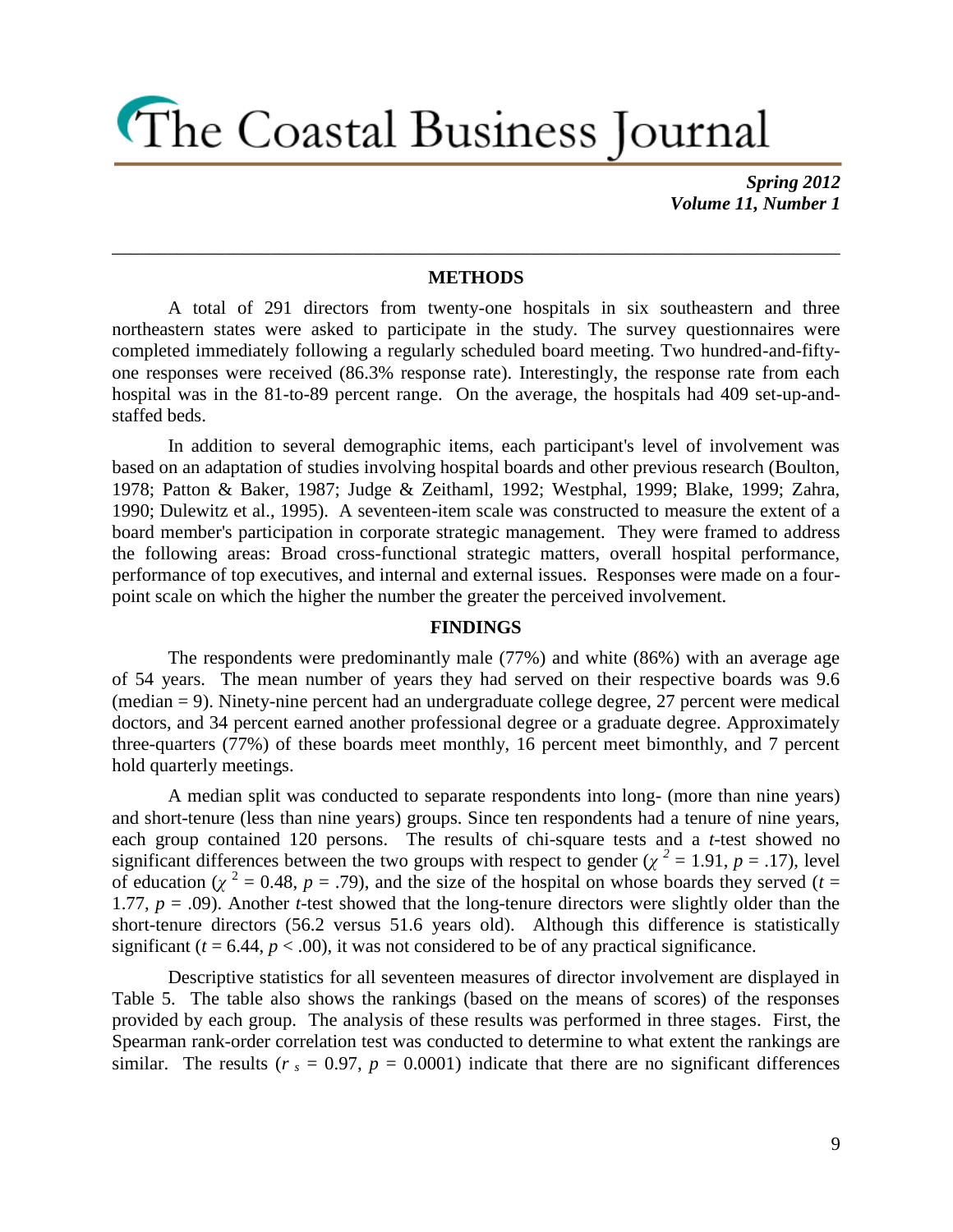### *Spring 2012 Volume 11, Number 1*

between the two sets and that they are positively correlated. That is, there is a high degree of consistency between the two groups' rankings. Closer examination of Table 5 shows that the means of the two groups' scores on each of the items are different. For this reason, a second test was conducted to explore these differences. A multivariate analysis of variance (MANOVA) procedure was considered to be the most appropriate analytic technique. It compensates for variable intercorrelation and provides an omnibus test of any multivariate effect. The MANOVA revealed significant differences between the long- and short-tenure directors (Wilks' *Λ* = 0.568, *p*  $= 0.03$ ). That is, overall, the two groups exhibited different degrees of involvement.

Finally, to understand the underlying contributions of the variables to the significant multivariate effect, each of the seventeen dependent variables was tested using a series of one- way analyses of variance (ANOVAs) with the two groups treated as our two levels of the independent variable. The results, depicted in Table 6, show that differences between the two samples were significant on eleven of the seventeen variables. No significant differences were found in the following six areas: reviewing the board's overall role and responsibilities, defining/reviewing the hospital's mission/vision statement, conducting an analysis of the internal environment, developing strategic alternatives, reviewing the hospital's overall structure, and ensuring the hospital's development of its human resources. However, it is important to note that, in all six areas, the long-term directors' mean scores were greater than those of the short-term group.

### **PRACTICE IMPLICATIONS**

The present study is an attempt to partially fill a void by examining similarities and differences among hospital directors based on the length of their tenure. It led to several insights about this relationship. When the means and rankings shown in Table 5 are analyzed, several patterns emerge. More than two-thirds of the scores of long-tenure directors are higher than those of their counterparts but there is a very high degree of agreement between the two groups in terms of the "ranking" of the items. Specifically, the top eight items of the short-tenure sample correspond to seven of the top eight items of the long-tenure directors. These are generally most directly related to broad, cross-functional strategic issues such as defining/reviewing the hospital's mission-vision statement, reviewing the board's overall role and responsibilities, analyzing the external and internal environments, providing advice and counsel in discussions outside of board/committee meetings, and developing strategic alternatives. Also, they address the hospital's relationship with its major stakeholders.

With respect to setting standards for and evaluating top management's performance, reviewing the hospital's overall structure, and ensuring the development of the hospital's human resources, both groups' rankings were identical. Also, these four items had the lowest scores. Indeed, both samples' scores were well below 2.0. This suggests that both groups were least interested in or preferred to limit their participation in these four areas.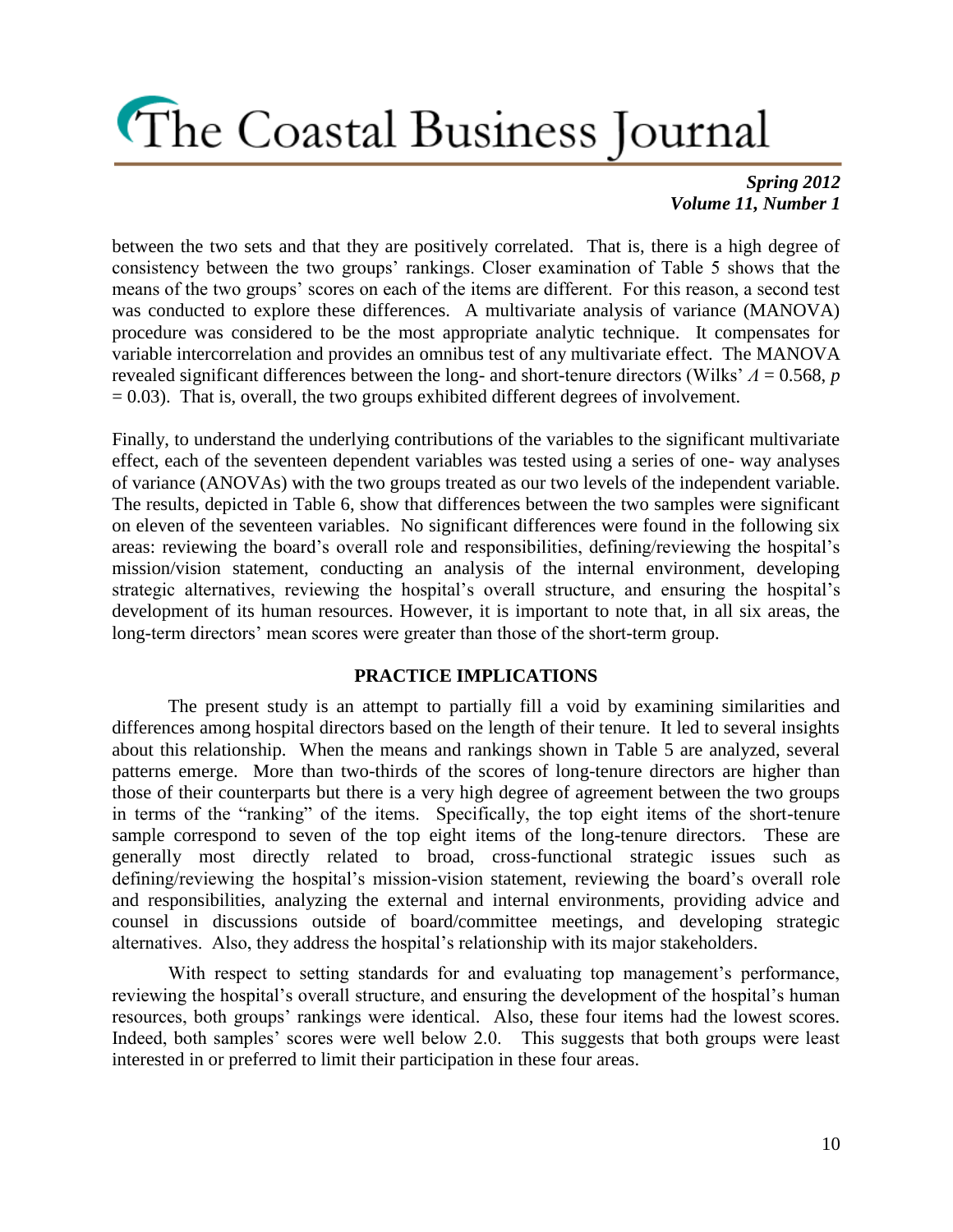### *Spring 2012 Volume 11, Number 1*

The results of the ANOVAs show that, compared to directors with short-term tenure, longer-tenured members were more involved in developing strategic alternatives, providing advice and counsel in discussions outside of board/committee meetings, and setting standards for and evaluating the performance of the hospital and management. It is interesting to note that, although longer tenured members were more active in setting standards and evaluating top management's performance, their involvement was quite limited (scores well below 2.0). This suggests a reluctance to monitor and evaluate top management's performance. A related issue is evident upon a careful inspection of Table 5. Both groups of directors were much more involved in setting standards for overall hospital performance than in setting standards for rewarding top management's performance (short-tenure directors:  $t = 22.35$ ,  $p < .00$ ; long-tenure directors:  $t =$ 18.49,  $p < .00$ ).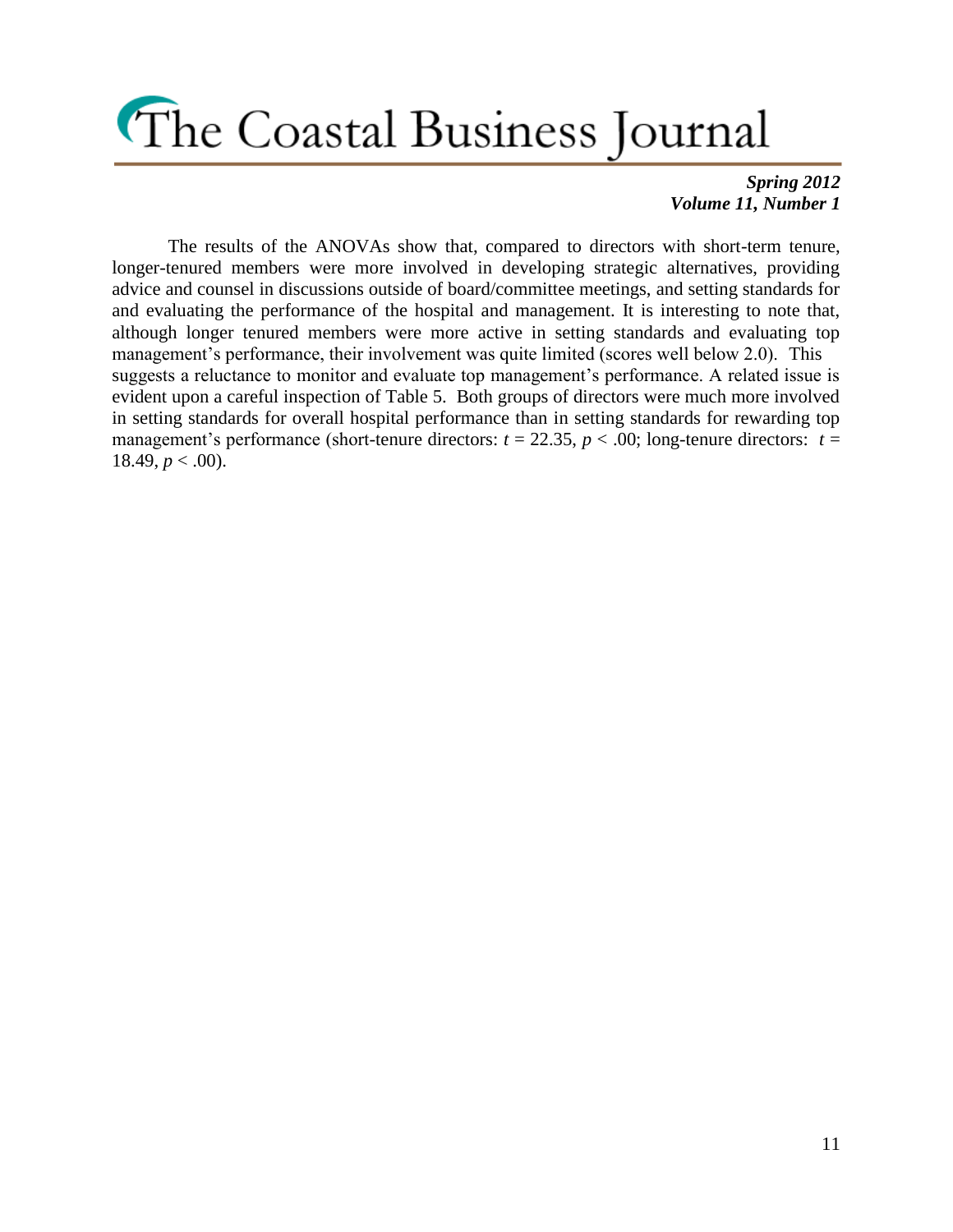| <b>TABLE 5</b>                                 |  |  |  |  |  |  |  |
|------------------------------------------------|--|--|--|--|--|--|--|
| <b>MEANS AND RANKINGS OF DIRECTORS' SCORES</b> |  |  |  |  |  |  |  |

**\_\_\_\_\_\_\_\_\_\_\_\_\_\_\_\_\_\_\_\_\_\_\_\_\_\_\_\_\_\_\_\_\_\_\_\_\_\_\_\_\_\_\_\_\_\_\_\_\_\_\_\_\_\_\_\_\_\_\_\_\_\_\_\_\_\_\_\_\_\_\_\_\_\_\_\_\_\_\_\_\_\_\_\_\_\_\_\_\_\_\_\_\_\_\_\_\_\_\_\_\_\_\_\_\_\_\_\_\_\_\_**

|                                                                    | <b>Overall</b><br>$(n = 240)$ |                     |      | <b>Short-tenure</b><br>$(n = 120)$ | Long-tenure<br>$(n = 120)$ |                |  |
|--------------------------------------------------------------------|-------------------------------|---------------------|------|------------------------------------|----------------------------|----------------|--|
| <b>Variable</b>                                                    |                               | <b>Mean Ranking</b> |      | <b>Mean Ranking</b>                | <b>Mean</b>                | <b>Ranking</b> |  |
| Reviewing the board's overall role and responsibilities            | 3.56                          |                     | 3.52 |                                    | 3.60                       |                |  |
| Defining/reviewing the hospital's mission/vision statement         | 3.50                          | 2                   | 3.47 | $\overline{2}$                     | 3.52                       | $\overline{2}$ |  |
| Conducting an analysis of the external environment                 | 3.27                          | 3                   | 3.30 | 3                                  | 3.24                       | 3              |  |
| Taking into account the legitimate interests of major stakeholders | 3.22                          | 4                   | 3.31 | $\overline{4}$                     | 3.13 <sup>a</sup>          | 4              |  |
| Promoting the goodwill and support of major stakeholders           | 3.18                          | 5                   | 3.29 | 5                                  | 3.07                       | 6              |  |
| Developing strategic alternatives                                  | 3.07                          | 6                   | 3.00 | 6                                  | 3.13 <sup>a</sup>          | 4              |  |
| Conducting an analysis of the internal environment                 | 3.02                          |                     | 2.99 | 7                                  | 3.04                       |                |  |
| Evaluating operating variances                                     | 2.84                          | 8                   | 2.93 | 8                                  | 2.75                       | 9              |  |
| Providing advice and counsel in discussions outside of board/      |                               |                     |      |                                    |                            |                |  |
| committee meetings                                                 | 2.78                          | 9                   | 2.60 | 11                                 | 2.96                       | 8              |  |
| Setting standards for overall hospital performance                 | 2.65                          | 10                  | 2.57 | 10                                 | 2.72                       | 10             |  |
| Analyzing financial information for important issues and trends    | 2.48 <sup>a</sup>             | 11                  | 2.59 | 9                                  | 2.34                       | 12             |  |
| Evaluating overall hospital performance against the strategic plan | 2.48 <sup>a</sup>             | 11                  | 2.30 | 13                                 | 2.64                       | 11             |  |
| Benchmarking the strategic plan with industry comparative data     | 2.28                          | 13                  | 2.43 | 12                                 | 2.12                       | 13             |  |
| Setting standards for rewarding top management's performance       | 1.52                          | 14                  | 1.42 | 14                                 | 1.61                       | 14             |  |
| Formally evaluating the performance of top management              | 1.33                          | 15                  | 1.27 | 15                                 | 1.39                       | 15             |  |
| Reviewing the hospital's overall structure                         | 1.14                          | 16                  | 1.12 | 16                                 | 1.16                       | 16             |  |
| Ensuring the hospital's development of human resources             | 1.06                          | 17                  | 1.04 | 17                                 | 1.07                       | 17             |  |

<sup>a</sup> The scale ranged from  $1 = no$  involvement to  $4 = much$  involvement.

 $<sup>b</sup>$  Denotes a tie.</sup>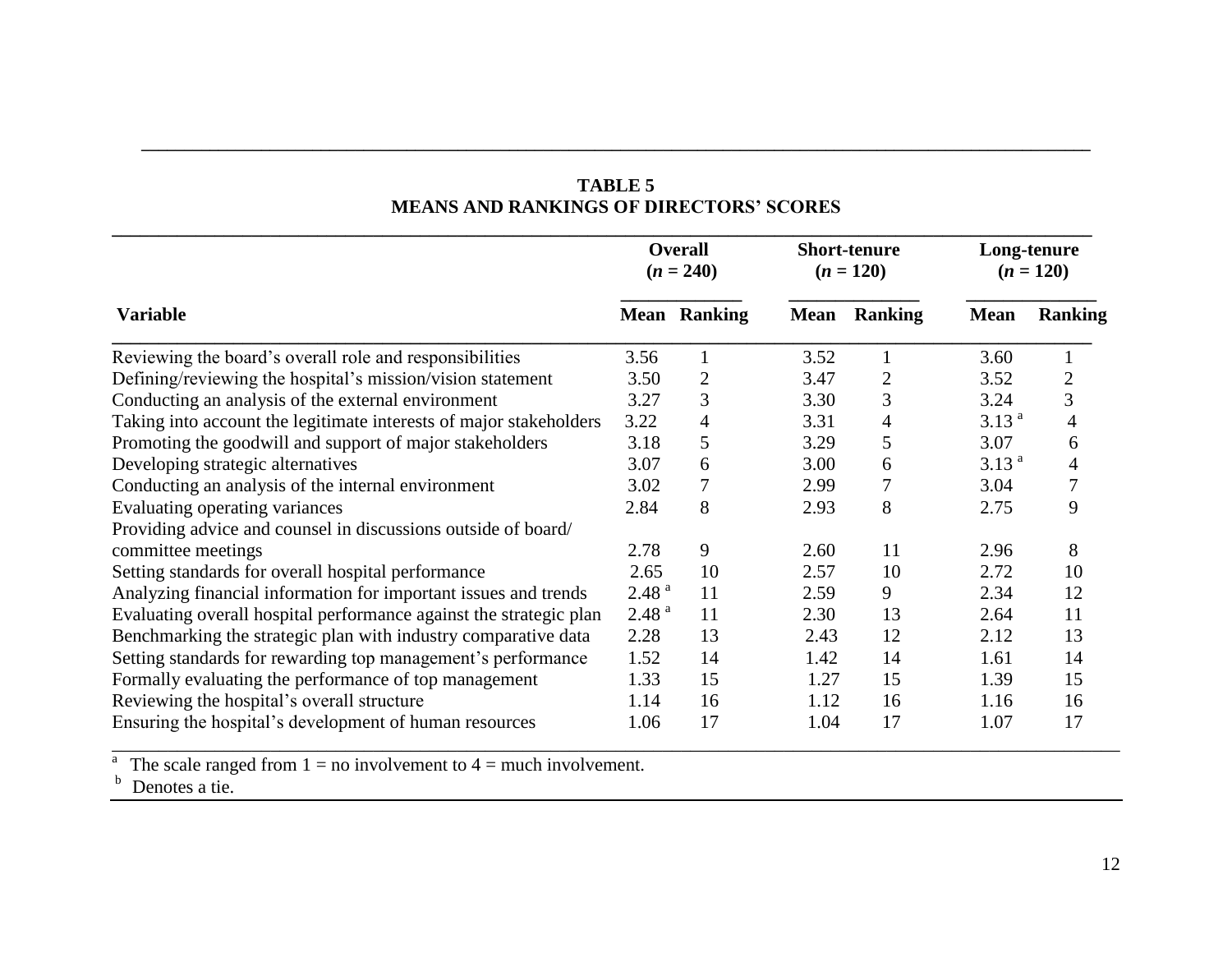### \_\_\_\_\_\_\_\_\_\_\_\_\_\_\_\_\_\_\_\_\_\_\_\_\_\_\_\_\_\_\_\_\_\_\_\_\_\_\_\_\_\_\_\_\_\_\_\_\_\_\_\_\_\_\_\_\_\_\_\_\_\_\_\_\_\_\_\_\_\_\_\_\_\_\_\_\_\_\_\_\_\_\_\_\_\_\_\_\_\_\_\_\_\_\_\_\_\_\_\_\_\_\_\_\_ **TABLE 6**

### **ANOVA RESULTS FOR DIFFERENCES BETWEEN SHORT-TENURE AND LONG-TENURE DIRECTORS**

|                                                                        | <b>Short-tenure</b><br>$(n = 120)$ |           | Long-tenure<br>$(n = 120)$ |           |          |                  |
|------------------------------------------------------------------------|------------------------------------|-----------|----------------------------|-----------|----------|------------------|
| <b>Variable</b>                                                        | <b>Mean</b>                        | <b>SD</b> | <b>Mean</b>                | <b>SD</b> | $\bm{F}$ | $\boldsymbol{p}$ |
| Reviewing the board's overall role and responsibilities                | 3.52                               | 0.45      | 3.60                       | 0.61      | 1.34     | 0.25             |
| Defining/reviewing the hospital's mission/vision statement             | 3.47                               | 0.62      | 3.52                       | 0.69      | 0.35     | 0.56             |
| Conducting an analysis of the external environment                     | 3.30                               | 0.84      | 3.24                       | 0.87      | 0.62     | 0.43             |
| Taking into account the legitimate interests of major stakeholders     | 3.31                               | 0.61      | 3.13 <sup>a</sup>          | 0.57      | 5.58     | 0.02             |
| Promoting the goodwill and support of major stakeholders               | 3.29                               | 0.62      | 3.07                       | 0.60      | 7.80     | 0.01             |
| Developing strategic alternatives                                      | 3.00                               | 0.34      | 3.13 <sup>a</sup>          | 0.37      | 8.03     | 0.01             |
| Conducting an analysis of the internal environment                     | 2.99                               | 0.51      | 3.04                       | 0.57      | 0.51     | 0.47             |
| Evaluating operating variances                                         | 2.93                               | 0.55      | 2.75                       | 0.50      | 7.04     | 0.01             |
| Providing advice and counsel in discussions outside of board/committee |                                    |           |                            |           |          |                  |
| meetings                                                               | 2.60                               | 0.51      | 2.96                       | 0.88      | 15.03    | < 0.00           |
| Setting standards for overall hospital performance                     | 2.57                               | 0.51      | 2.72                       | 0.58      | 4.53     | 0.03             |
| Analyzing financial information for important issues and trends        | 2.59                               | 0.54      | 2.34                       | 0.47      | 14.63    | < 0.00           |
| Evaluating overall hospital performance against the strategic plan     | 2.30                               | 0.44      | 2.64                       | 0.49      | 31.99    | < 0.00           |
| Benchmarking the strategic plan with industry comparative data         | 2.43                               | 1.09      | 2.12                       | 0.98      | 5.37     | 0.02             |
| Setting standards for rewarding top management's performance           | 1.42                               | 0.24      | 1.61                       | 0.31      | 28.19    | < 0.00           |
| Formally evaluating the performance of top management                  | 1.27                               | 0.30      | 1.37                       | 0.33      | 7.62     | 0.01             |
| Reviewing the hospital's overall structure                             | 1.12                               | 0.19      | 1.16                       | 0.29      | 1.60     | 0.21             |
| Ensuring the hospital's development of human resources                 | 1.04                               | 0.36      | 1.07                       | 0.31      | 0.48     | 0.49             |

<sup>a</sup> The scale ranged from  $1 = no$  involvement to  $4 = much$  involvement.

 $<sup>b</sup>$  Denotes a tie.</sup>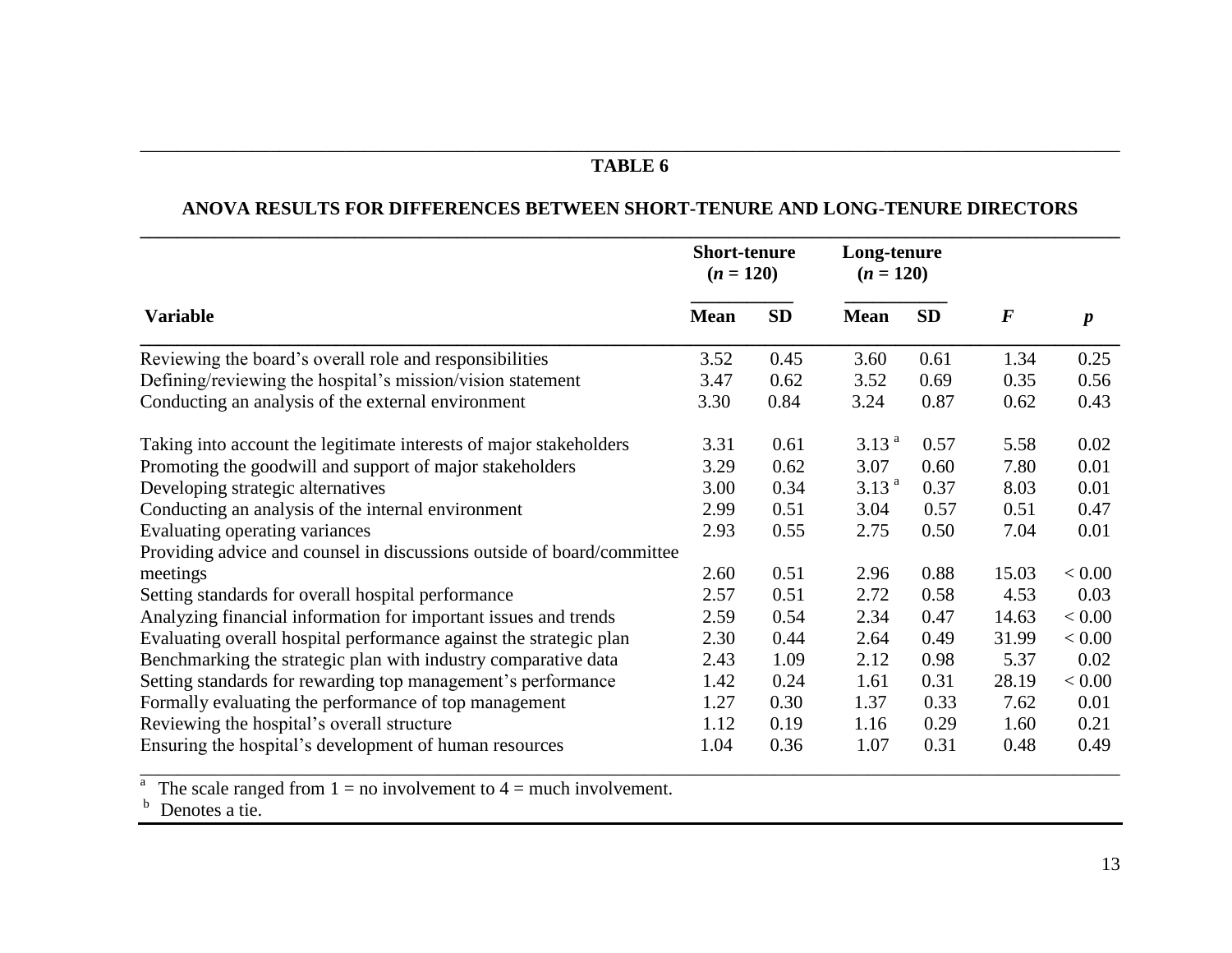The results also show that, compared to their long-tenured counterparts, short-tenure directors were more concerned with the interests of major stakeholders and promoting their goodwill and support. Also, they were more actively involved in financial matters (benchmarking, analyzing financial information, and evaluating operating variances). Regarding the similarities between the two groups, no significant differences were found for the three items that received the highest scores and the two items that received the lowest scores from each group. This suggests that there is agreement that the top three items are the most "strategic" and require board members' involvement while the bottom two items are of the least concern to board members. They are more related to the day-to-day management of the organization. Consequently, board involvement is focused on other areas.

This study has important implications and raises an essential issue for the expanding literature on the composition of hospital boards of directors. While prior research has focused primarily on the impact of the membership make-up of boards on issues such as social responsibility and financial performance, there has been a dearth of research on directors' tenure. The relationships we found between tenure and level of participation raise potentially important strategic dilemmas for hospitals: longer-tenured board members are not as concerned with financial matters as well as stakeholders' interests and support as their short-tenured counterparts. Yet hospitals are under increased pressure to focus on financial performance and abide by numerous legal and regulatory requirements. Hospital administrators, researchers, regulators, public policy advocates, and other stakeholders advocating changes in board membership may need to consider the implications of these findings. Also, although longer-tenured members were more active in setting standards for rewarding top management and assessing their performance, it is important to note the limited involvement of both groups. Therefore, one of this study's findings appears to be consistent with previous research showing CEO domination of the board and the directors' need to ingratiate themselves or curry favor with the CEO (Westphal, 1999). Indeed, the independence of directors and the critical need to adequately monitor the performance of the CEO and other managers has been found to be an essential requirement for board effectiveness (Dalton et al., 1999). Future research efforts need to determine the possible reasons for the reluctance of short-tenured members to express their views.

Regarding the similarities between the two groups, it is interesting that the three items where the two groups' scores were not significantly different also received the lowest scores from both groups. With respect to the two other issues – setting standards for evaluating top management's performance and formally evaluating the performance of top management – the results show a reluctance by both groups to examine these two areas.

Certainly, caveats must be offered regarding conclusions generated by this research. Clearly, the differences between the two groups in terms of their degree of involvement reinforce the importance of examining the composition of hospital boards. However, larger samples are needed to assess the robustness of these results. Additional research is necessary to determine whether a director's level of participation does translate into organizational action. Also, since most board decisions are made by committees, in the future researchers may want to investigate the possible impact of group dynamics on member involvement. Another limitation concerns the use of the median-split to create the four subgroups. The conversion of a continuous variable into a categorical variable tends to lead to information loss and decreases the sensitivity of the measurement instrument. Finally, board members' degree of involvement was reported by the directors themselves. Although the possibility of bias cannot be completely ruled out, a number of authors have pointed out that self-report measures are indispensable in organizational research (Gupta & Beehr, 1982; Podsakoff & Organ, 1986). This is consistent with Steiner and Miner's (1986) assertion that direct observation of top executives at work is not a practical approach; "only self-reports ... can provide an indication of the time ... spent in decision making and planning ..." (p. 195). Indeed, in certain research contexts, self-reports may provide more accurate estimates of population parameters than behavioral measures (Howard et al., 1980).

In conclusion, the findings of this study highlight an area of growing concern to society and all types of organizations. The directors' role in the strategic process is likely to expand due to increased risks of legal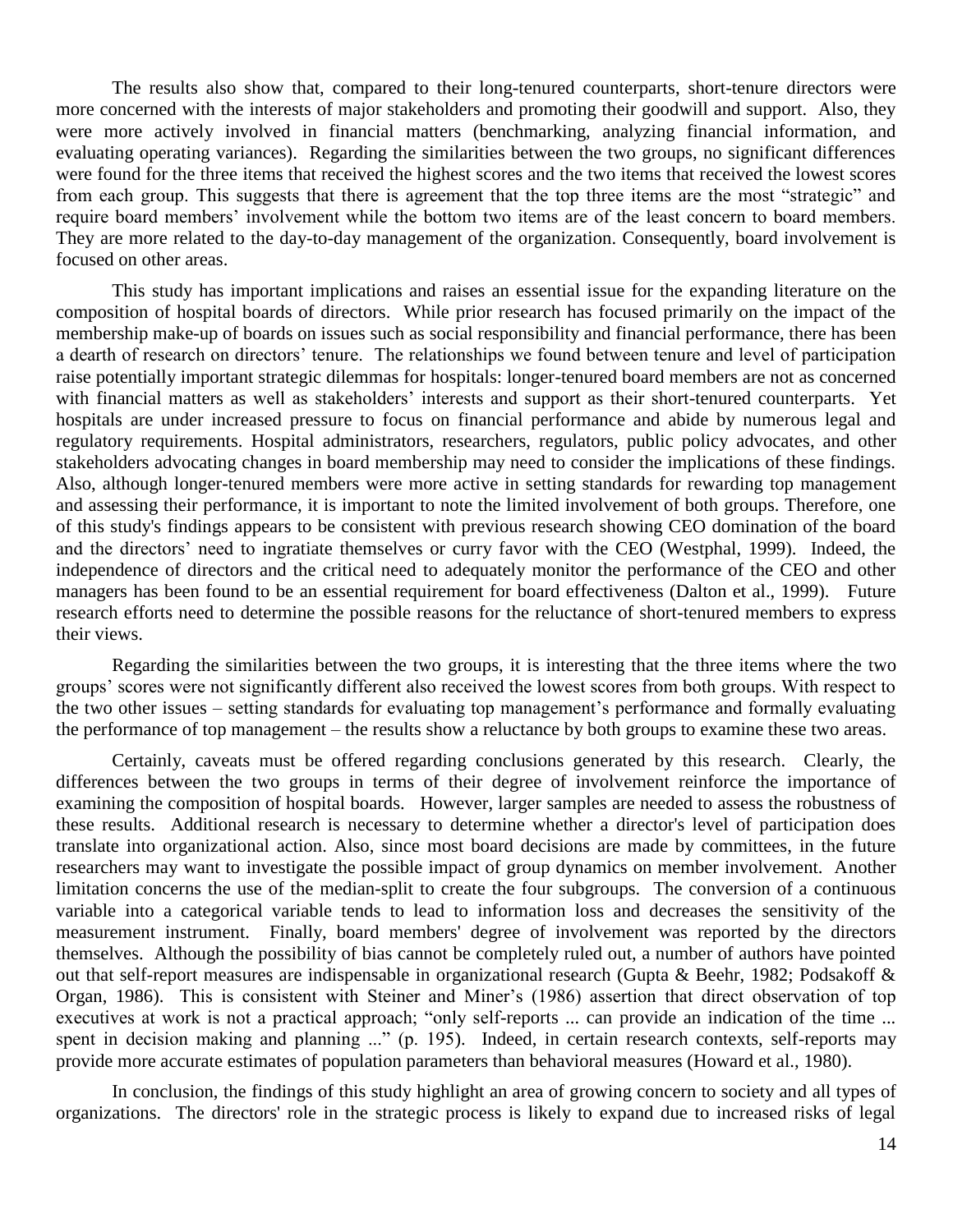liability and the public's (and patients') unrelenting insistence for safe and high quality products and services. In health care, the issue of board members' involvement is likely to gain increased attention because of societal demands on hospitals and many questions regarding the strategic dimensions of decision making. The results are a reminder that major differences exist between directors based on their tenure. This offers proponents of changes in board composition support for their normative suggestions.

### **REFERENCES**

Blake, A. 1999. *Dynamic directors: Aligning board structure for business success.* Hampshire: MacMillan.

- Boulton, W.R. 1978. The evolving board: A look at the board's changing roles and information needs. *Academy of Management Review,* 3: 827-836.
- Daily, C., & Dalton, D. 1995. CEO and director turnover in failing firms: An illusion of change? *Strategic Management Journal,* 16: 393-400.
- Dalton, D., Daily, C., Johnson, J., & Ellstrand, A. 1999. Number of directors and financial performance: A meta-analysis. *Academy of Management Journal*, 42(6): 674- 686.
- Delbecq, A., & Gill, S. 1988. Developing strategic direction for governing boards. *Hospital and Health Services Administration,* 33(1): 25-34.
- Dobrzynski, J. 1989, July 3. Taking charge. *Business Week*: 66-71.
- Dulewicz, V., MacMillan, K., & Herbert, P. 1995. Appraising and developing the effectiveness of boards and their directors. *Journal of General Management*, 20(3): 1-19.
- Forbes, D., & Milliken, F. 1999. Cognition and corporate governance: Understanding boards of directors as strategic decision making groups. *Academy of Management Review*, 24(3): 489-505.
- Gardner, D. 1992. Nurses: Conscience of the board. *Trustee*, 45(11): 26-28.
- Gautam, K., & Goodstein, J. 1996. Insiders and business directors on hospital boards and strategic change. *Hospital and Health Services Administration*, 41(4): 423-440.
- Goes, J.B., & Zhan, C. 1995. The effects of hospital-physician integration strategies on hospital financial performance. *Health Services Research*, 30(4): 507-521.
- Gupta, N., & Beehr, T.A. 1982. Test of the correspondence between self-reports and alternative data sources about work organizations. *Journal of Vocational Behavior*, 20: 1-13.
- Hambrick, D.C., & Mason, P.A. 1984. Upper echelons: The organization as a reflection of its top managers. *Academy of Management Review*, 9: 193-206.
- Heidrick and Struggles, Inc. 1990. *The changing board.* Chicago: Heidrick and Struggles, Inc.
- Hillman, A., & Dalziel, T. 2003. Board of directors and firm performance: Integrating agency and resource dependence perspectives. *Academy of Management Review*, 28(3): 383-396.
- Howard, G., Maxwell S., Wiener, R., Boynton, K., & Rooney, W. 1980. Is a behavioral measure the best estimate of behavioral parameters? Perhaps not. *Applied Psychological Measurement,* 4: 293-311.
- Iacocca, L. 1984. *Iacocca: An autobiography***.** Toronto: Bantam Books.
- Ibrahim, N., & Angelidis, J. 1995. The corporate social responsiveness orientation of board members: Are there differences between inside and outside directors? *Journal of Business Ethics*, 14: 405-410.
- Ibrahim, N., Angelidis, J., & Howard, D. 2000. The corporate social responsiveness orientation of hospital directors: Does occupational background make a difference? *Healthcare Management Review*, 25.

Johnson, J., Daily, C., & Ellstrand, A. 1996. Boards of directors: A review and research agenda. *Journal of*